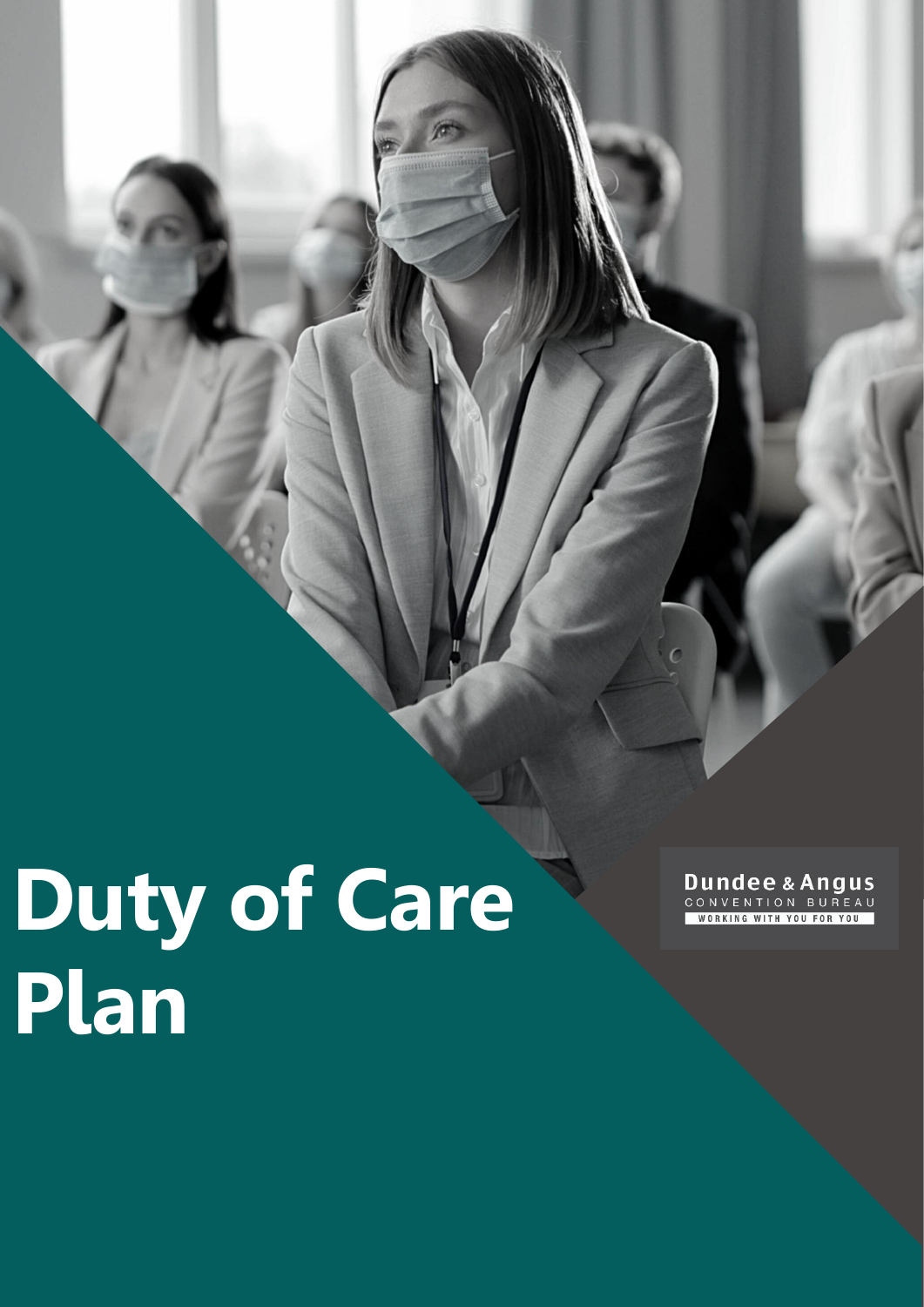# **Duty of Care Plan**

*Updated 1 May 2022*

**(INSERT MESSAGE) from conference organisers here.**

**This document contains resources and key information about what we are doing to keep delegates attending the event as safe as possible.** 

**We will update with any new information leading up to and including the event.**

## **Covid in Scotland – as of 1 May 2022**

- [All covid rules and restrictions have been lifted in Scotland,](https://www.gov.scot/coronavirus-covid-19/) but the virus has not gone away.
- It may be that some settings will ask you to wear a face covering to access their venue - you should follow their guidance and signage.
- **Distance Aware scheme -** A Distance Aware badge or lanyard shows that someone needs more space or care. [Find out how to get a](https://www.gov.scot/publications/coronavirus-covid-19-distance-aware-scheme/)  [Distance Aware badge or lanyard.](https://www.gov.scot/publications/coronavirus-covid-19-distance-aware-scheme/) (only include if the conference is not using their own traffic light system for distance aware)
- NHS Test & Protect, the Protect Scotland app will no longer alert you if you have been in close proximity with a Covid-19 positive person. Should you have any questions relating to Covid-19 or suspect that you have symptoms, please refer to [NHS Inform](https://www.nhsinform.scot/illnesses-and-conditions/infections-and-poisoning/coronavirus-covid-19) for all the latest guidance and advice.
- Free Rapid Lateral Flow Tests are no longer generally available to members of the public. (only include if Duty of Care plan already in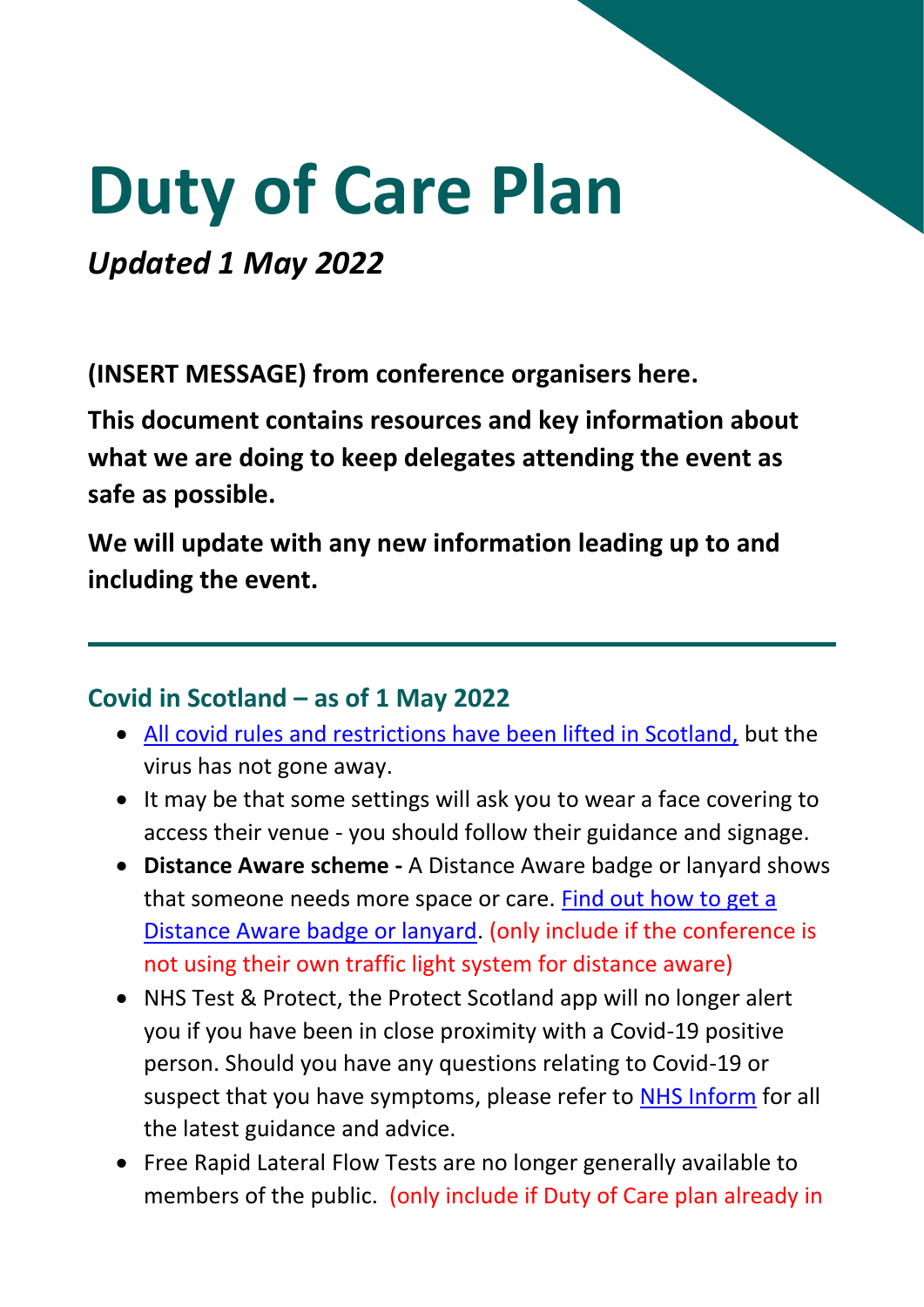place with existing event as reference was made in previous versions)

## **Personal Accountability**

By attending (INSERT CONFERENCE NAME) event, you are agreeing to abide by and observe all the health and safety advice. You must not attend the event if you are ill or have recently been exposed to COVID-19.

Use 'Covid sense' to help protect yourself and others:

- Get your vaccine when offered to ensure you are fully protected.
- When meeting indoors open windows to let fresh air in.
- If you can, try and keep some distance from those outside your own household – take a step back.
- It is recommended that you continue to wear a face covering in indoor public places and on public transport.
- Clean your hands and surfaces regularly and cover your nose and mouth if coughing or sneezing.
- If you have [COVID-19 symptoms](https://www.nhsinform.scot/illnesses-and-conditions/infections-and-poisoning/coronavirus-covid-19/coronavirus-covid-19#:~:text=to%20other%20people.-,Symptoms,-Stay%20at%20home) you should stay at home and follow [NHS Inform guidance](https://www.nhsinform.scot/illnesses-and-conditions/infections-and-poisoning/coronavirus-covid-19/coronavirus-covid-19#:~:text=to%20other%20people.-,Symptoms,-Stay%20at%20home)

## **Attending the Event**

- Sanitising stations will be available on arrival and throughout the venue – please use these as you move about your event. (check with venue and organiser)
- Personal hand sanitiser you are encouraged to bring your own sanitiser with you for personal use.
- Masks we ask that you bring your own masks and wear one at all times in public areas. (check requirements from organiser)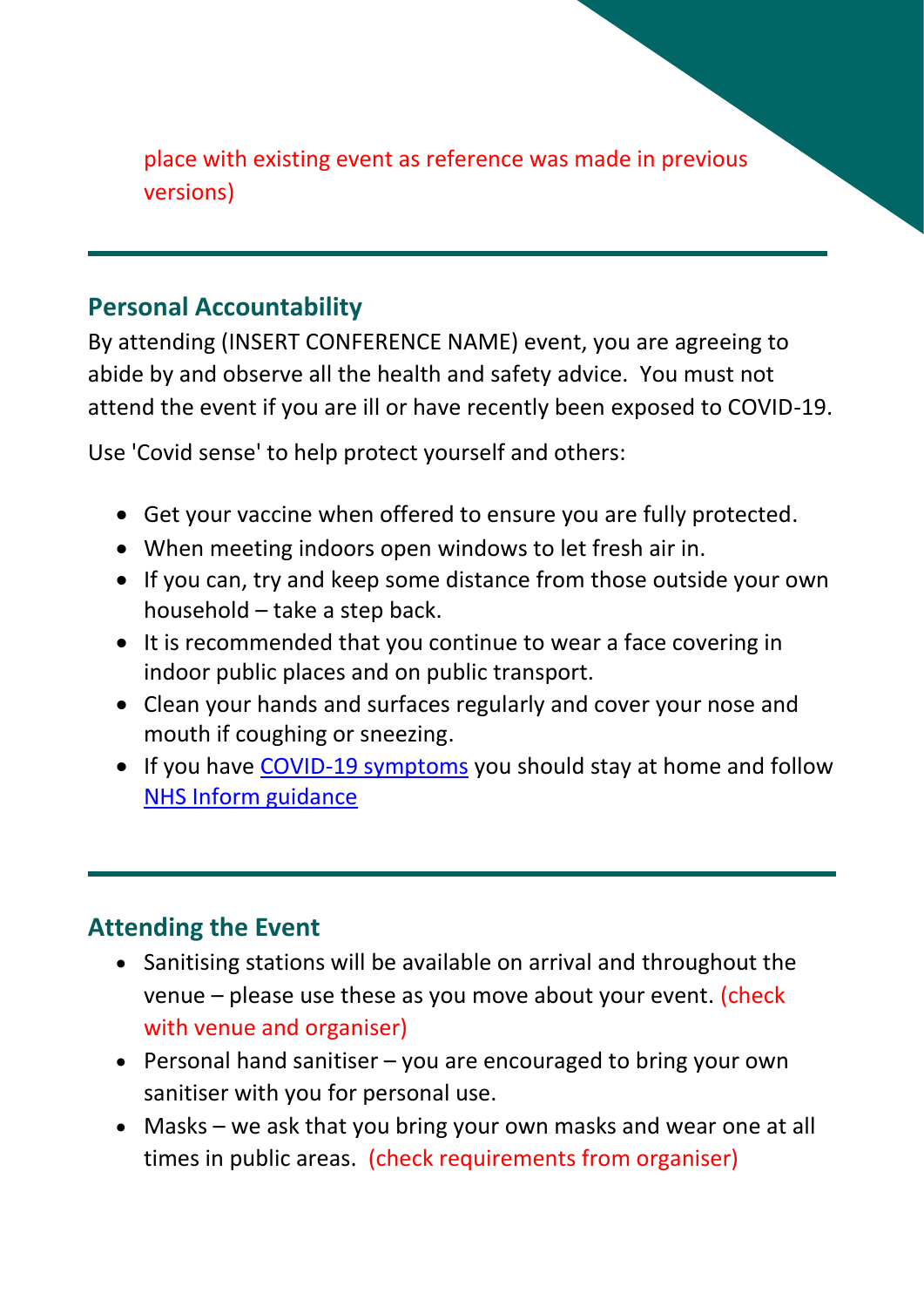## **Conference and Social Events**

- The conference is being held at **(INSERT VENUE)**, an approx. XXminute walk to the city centre. View (INSERT VENUE) on Google Maps (link opens in new window). Read the (INSERT VENUE) health and wellbeing guidelines (opens as PDF / link opens in new window)
- The Drinks Reception is being held at **(INSERT VENUE)**, an approx. XX-minute walk from the conference venue. View (INSERT VENUE) on Google Maps (link opens in new window). Read the (INSERT VENUE) health and wellbeing guidelines (opens as PDF / link opens in new window)
- The Conference Dinner is being held at **(INSERT VENUE)**, an approx. XX-minute walk from the conference venue. View (INSERT VENUE) on Google Maps (link opens in new window) Read the (INSERT VENUE) health and wellbeing guidelines (opens as PDF / link opens in new window)

## **Travelling**

You can find guidance on travelling safely in Scotland and around the UK from these information sources:

**UK Government** guidance – [Travelling safely to the UK](https://www.gov.uk/guidance/coronavirus-covid-19-safer-air-travel-guidance-for-passengers) (link opens in new window)

## **Scottish Government**

No COVID-19 travel rules apply for entering Scotland.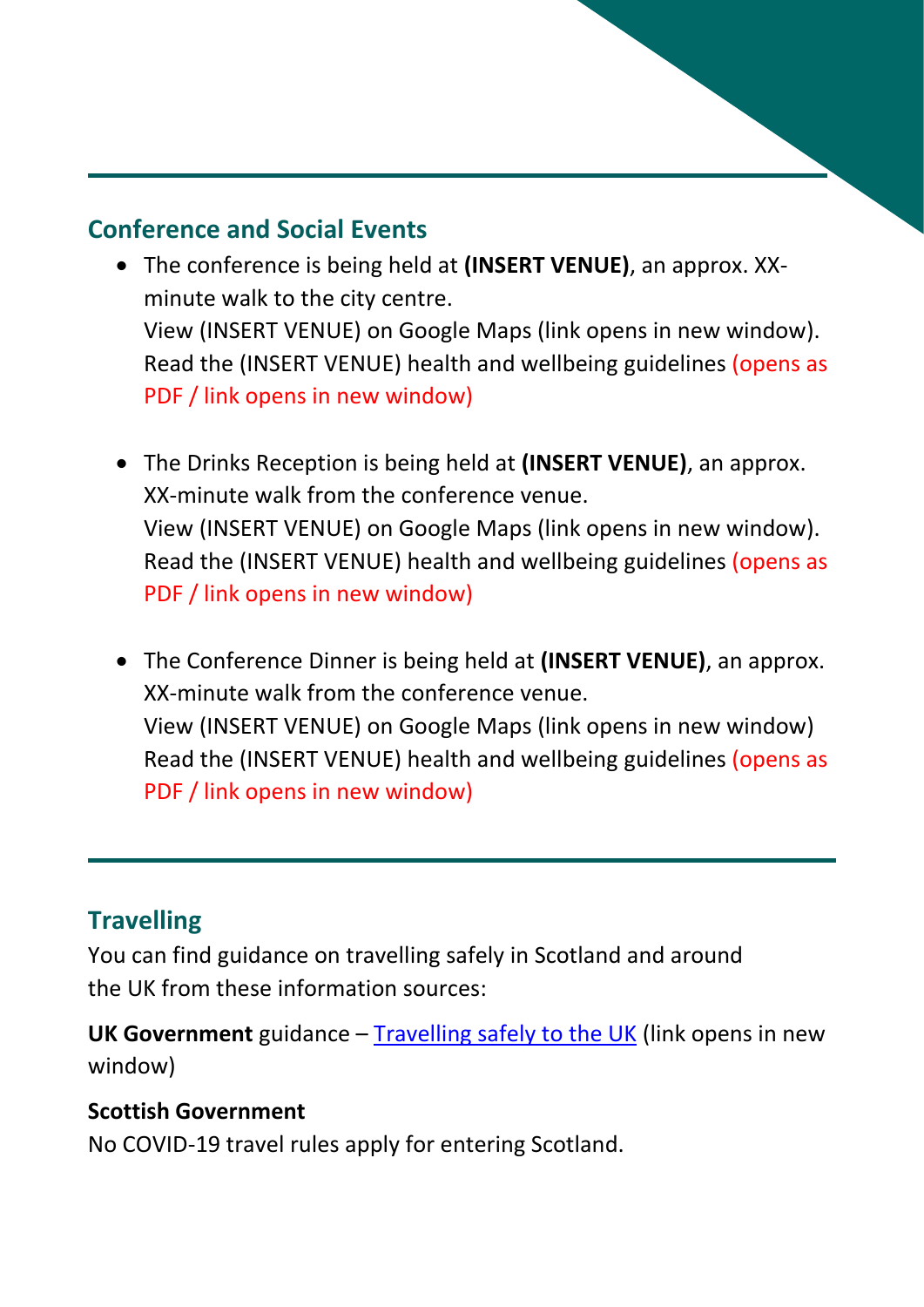If you're visiting Scotland from another country, [normal travel rules](https://www.gov.uk/uk-border-control) apply. This means that you do not need to complete a Passenger Locator Form, take any COVID-19 tests or self-isolate after you arrive.

When returning home or travelling to other countries outside Scotland, you should check your own government's travel advice for further help. Even though Scotland does not have COVID-19 travel rules, other countries may.

#### **Future changes to travel advice**

New COVID-19 travel rules in Scotland, or any other country, may be brought in at short notice. You should always check the latest advice for each country you're planning to travel to before booking your trip and before you go.

## **Travelling to Dundee**

Download our **Travelling Made Easy Guide** for travelling to Dundee *(enter hyperlink)* (opens as PDF document)

## **Travel in Dundee**

Dundee is a compact city with many hotels and venues within walking distance to the conference venue reducing the need for the use of buses/taxis.

## **Accommodation Partners**

To give you peace of mind that you're in safe hands, our accommodation partners have adopted enhanced cleaning procedures ensuring that they are providing a safe and clean environment for our guests stay.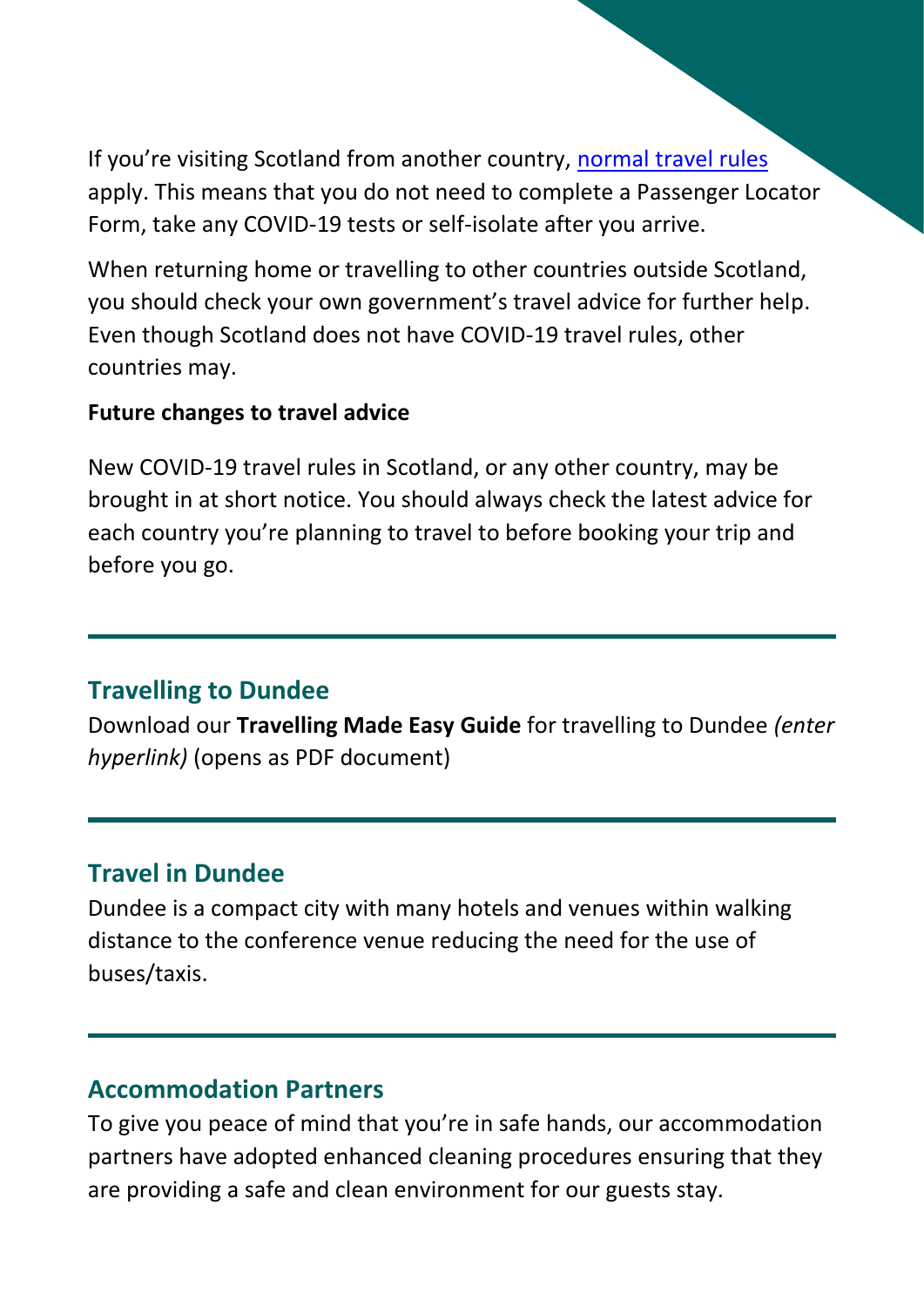# **Message from Dundee & Angus Convention Bureau about accessing Health Services in Scotland**

We welcome all of our delegates to the region for the (INSERT CONFERENCE NAME).

Your health and wellbeing are important to us. If you feel unwell at any time during your stay in our region, you should:

- Contact the trained first aiders at the venue or in your accommodation
- Call the NHS on 111 for urgent but not emergency care 24 hours a day, for more information visit the [NHS24 website](https://www.nhs24.scot/) (link opens in new window)
- Call the NHS on 999 for emergency calls only for serious illness or injury or where life is at risk

Most accident and emergency (A&E) hospital departments are not currently accepting walk-in patients who are not serious emergencies, so you should always call the NHS on 111 or 999 (emergency). They will decide if you need an ambulance, an appointment at A&E or an appointment with a local doctor or health clinic.

# **Healthcare in Scotland for Overseas Visitors**

In Scotland, most health care is provided by the National Health Service (NHS).

If you are coming to Scotland, you may have to pay for any health care you need while you are here and should get travel insurance with medical cover before your trip.